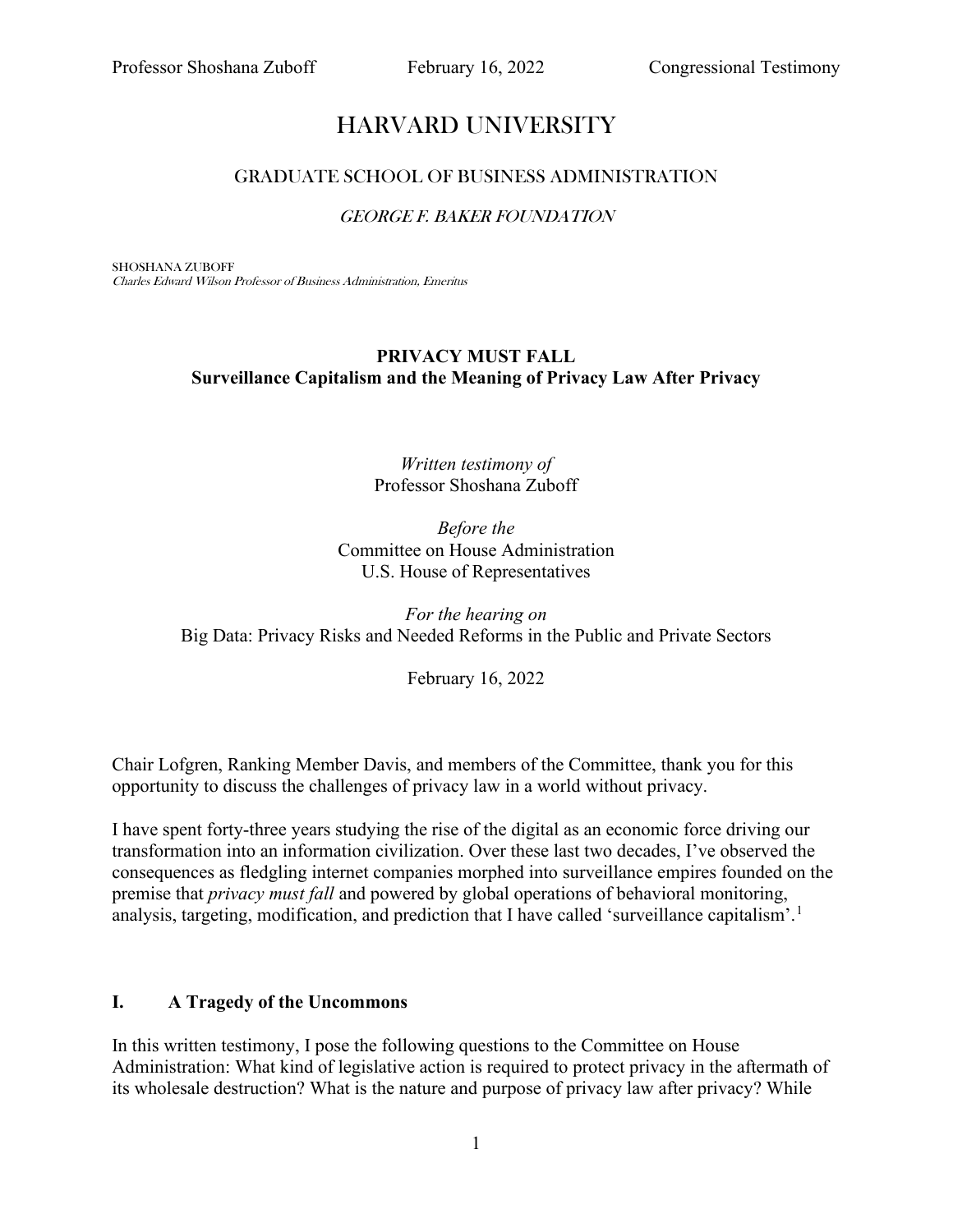these questions and their answers beg explanation, I confine myself here to the essential points necessary for meaningful deliberation.

In an information civilization, societies are defined by questions of knowledge — how it is distributed, the authority that governs its distribution, and the power that protects that authority. *Who knows? Who decides who knows? Who decides who decides who knows?* Surveillance capitalists now hold the answers to each question, though we never elected them to govern. They claim the authority to decide 'who knows' by asserting ownership rights over human-generated information, and they defend that authority with the power to control critical information spaces, systems, and infrastructures.<sup>[2](#page-15-1)</sup> On the strength of their surveillance capabilities and for the sake of their surveillance profits, the new empires engineered an anti-democratic *epistemic coup ––* a takeover of knowledge and knowing — marked by unprecedented concentrations of knowledge about individual and collective behavior along with the unaccountable power that accrues to such knowledge.

The world's liberal democracies now confront a tragedy of the 'un-commons,' as mission-critical information and communication spaces and functions have been ceded to surveillance capital. Digital territories that most people have assumed to be public are now owned, operated, and mediated by private commercial interests for maximum profit while almost entirely unconstrained by public law. All roads to economic and social participation now lead through surveillance capitalism's institutional terrain, a condition that has intensified during nearly two years of global plague. The abdication of these spaces to surveillance capitalism has become the meta-crisis of every republic because it obstructs solutions to all other crises. No democracy can survive these conditions.

This third decade demands a reckoning with the most basic questions of the digital century: how do we reinvent the operations and governance of information and communication in ways that sustain and advance democratic values, principles, and aspirations? The liberal democracies skipped this most crucial step at the dawn of the information age, leaving a void that was filled by surveillance capital.

The result is the feeling that we've stumbled into a future that we did not and would not choose, one that is increasingly ruled by the antidemocratic and unaccountable power of surveillance capitalism. A sure test of this statement is that when our young people and our artists contemplate the future, they invariably assume the overriding presence of omniscient dystopian power. This must not be our legacy.

I begin this discussion by defining surveillance capitalism as an economic logic that depends upon the destruction of privacy as a condition of its success. I then briefly discuss the historical conditions that enabled this surprising economics to root and flourish. Next, I examine the stages of surveillance capitalism's development from its origins in the destruction of individual privacy to its current status as a sweeping institutional order vying with democracy over the principles and laws that will govern society. With these elements identified, I consider the legislative and institutional challenges of this third decade and their bearing upon the renewal of privacy as a necessary condition of a democratic digital century.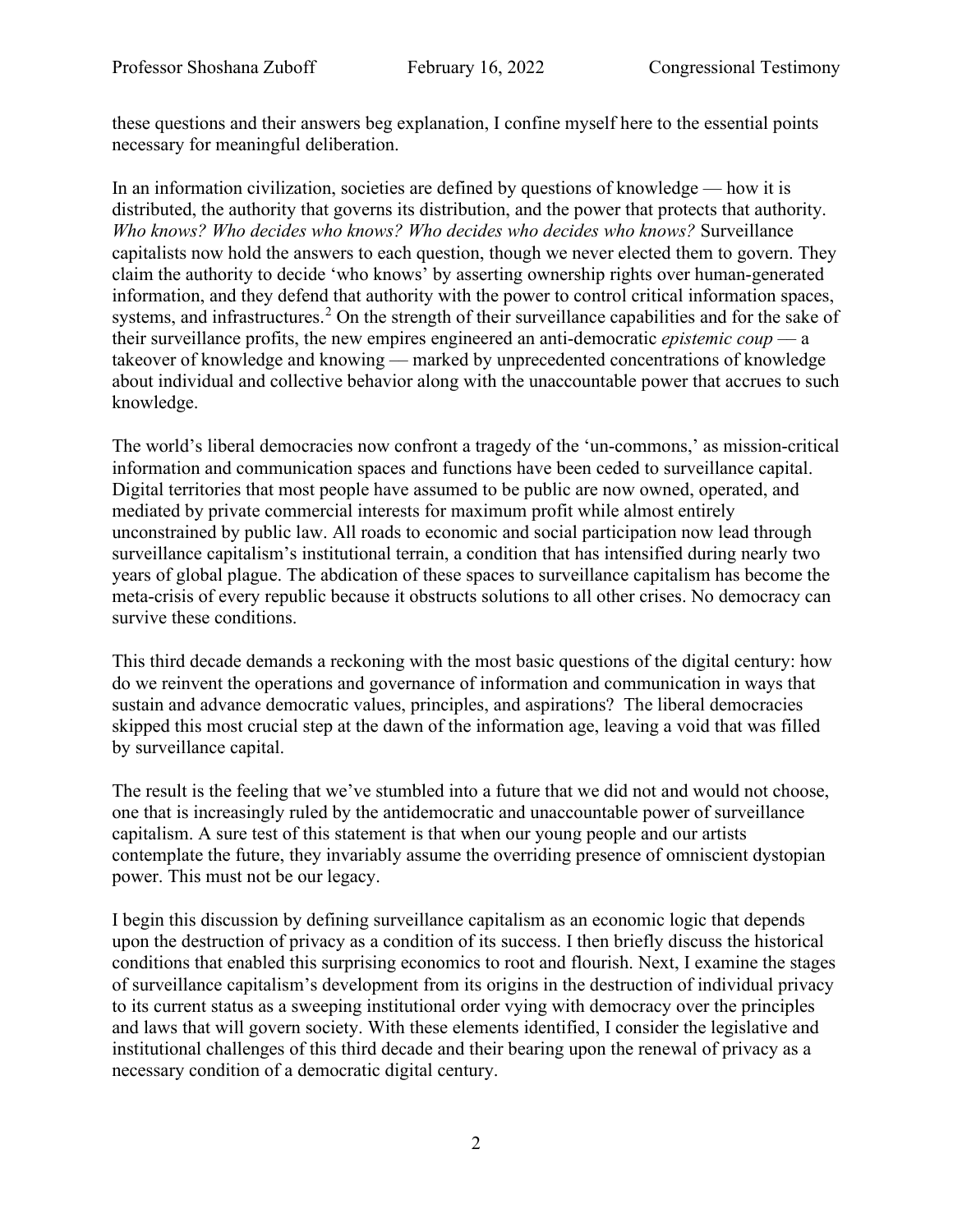# **II. What is Surveillance Capitalism?**

Surveillance capitalism maintains core elements of traditional capitalism: private property, market exchange, growth and profit, but these cannot be realized without the technologies and social relations of surveillance*.* So, here is the startling new economics of surveillance capitalism: Hidden methods of observation secretly extract human experience once considered private and translate it into behavioral data. These methods operate outside of human awareness, robbing actors of the right to know and, with it, the right to combat. In an extraordinary development, these ill-gotten human data are then immediately claimed as corporate property available for manufacture and sales. The theory of surveillance capitalism challenges this property claim and redefines it as theft.

Human data thus extracted join complex supply chains and travel to computational factories, known as "machine learning" or "artificial intelligence," where they are computed into behavioral predictions and targeting algorithms. Predictions are ultimately sold to business customers in a new kind of market that trades in predictive knowledge of human behavior. These are commodity markets in human futures akin to markets in pork belly futures, or wheat, or oil. Surveillance capitalists sell certainty, which demands data extraction at a massive scale that is impossible to grasp. A leaked 2018 Facebook document provides a glimpse.<sup>[3](#page-15-2)</sup> The company describes its "prediction engine" that "ingests trillions of data points every day," to produce thousands of "models," and its "prediction service" that churns out "more than 6 million predictions per second."

Surveillance capitalism developed into a global institutional order in only two decades, in part because of the many ways in which it learned to persuade America and the world of its inevitability. Nevertheless, this institution was and is anything but inevitable. Its success is owed to action and choice. People made it. Chance made it. Ideology, economics, and politics made it.

The year was 2000, when a mere 25% of the world's information was stored digitally, and a tiny but brilliant Silicon Valley internet startup called Google faced ruin from the financial crisis known as the dotcom bust. Even as Google's search engine was considered the best, founders Larry Page and Sergey Brin faced extreme pressure from their powerful venture capitalist investors. The company had not yet found a way to turn search into money, and their backers insisted on a fast track to monetization.

Between 2000 and 2001, the Google team stumbled into a series of discoveries that revealed the rich predictive signals embedded in the "data exhaust" left over from users' search and browsing activities, signals that could be aggregated and analyzed to predict user behavior. This leftover behavioral data was a *surplus*, more than what was required for product improvement. The founders had argued that advertising would corrupt the search experience, but financial emergency created a state of exception, and they suspended their principles.<sup>[4](#page-15-3)</sup> Advertising became their lifeboat as they learned how to analyze behavioral surplus to predict click-through rates, the solid gold that launched their vast and lucrative online ad markets.

Surveillance is the keystone of this economic foundation. From the start, data scientists and engineers understood that these operations would have to be hidden, lest they risk user rebellion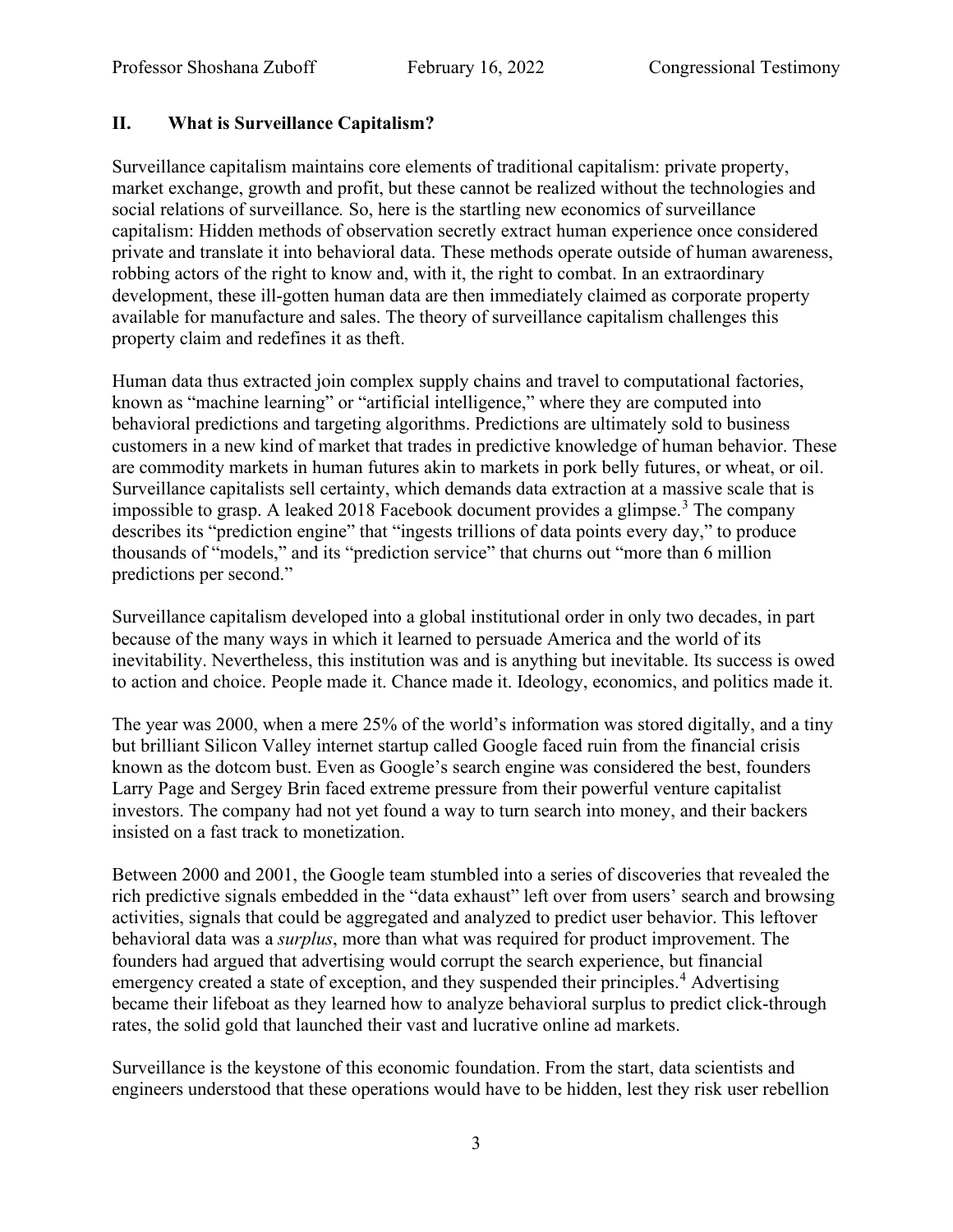or lawmakers' anger. Soon, its scientists were inventing ways to surveil and capture behavioral surplus across the internet without leaving a trace, proud of their ability to construct, infer, and deduce user profiles with insights that individuals never chose to disclose –– personality, sexual orientation, political leanings … and much more. Later, the mobile revolution would move these secret extraction activities into the real worlds of everyday life. Such hidden-taking-withoutasking is normally characterized as theft, and it is on the strength of this secret theft that 'users' once private lives are transformed into others' proprietary assets.

The discovery of behavioral surplus and the related sciences of inference, computation, modeling, algorithms, prediction and targeting known loosely as 'artificial intelligence' undermine the validity of rational choice theory or the contractual integrity of notice and consent. One may exercise rational choice in the decision to share specific information with a platform, but that information is an insignificant drop in the ocean of surplus that is hunted and captured and delivered to sophisticated machine procedures to produce more surplus. I cannot make a rational choice about what is concealed from me – the known unknown.

Google had been a technology company. Its business plan called for selling search engine licenses to large internet companies and other corporate clients. It even produced a device, the "Google Search Appliance," to help companies locate information in their own databases.<sup>[5](#page-15-4)</sup> All of that was swept away.

Founder Larry Page laid it out in 2001, shortly after the breakthrough that would change everything. "If we did have a category," Page ruminated, "it would be personal information … The places you've seen. Communications … Sensors are really cheap … Storage is cheap. Cameras are cheap. People will generate enormous amounts of data … Everything you've ever heard or seen or experienced will become searchable. Your whole life will be searchable."[6](#page-15-5)

Instead of selling search to users, Google would achieve revenue growth by searching its users and seizing whatever it found. Escape from financial ruin, it was decided, depended upon turning Google's search engine into a sophisticated surveillance medium for the massive-scale seizure of human-generated data.

Privacy did not disappear, exactly. Instead, it was expropriated from people and concentrated in the corporate domain. Google used its capabilities in surveillance to keep the new economic operations secret. Founders and executives were determined to hide their breakthrough from competitors, but they also feared that users would rebel against corporate mass surveillance. Worst of all was the anxiety that lawmakers might be stirred to action. According to the company's first brand manager, Douglas Edwards, Page opposed anything that might "stir the privacy pot and endanger our ability to gather data." He even questioned the prudence of the legendary electronic ticker display in the company's Mountain View lobby, and its continuous stream of search queries.<sup>[7](#page-15-6)</sup>

Page also wanted to hide the astonishing financial implications of Google's invention. Between 2001, when the new economics of surveillance advertising were first applied, and 2004, when Google went public, its revenues increased by 3,590 percent. This 'surveillance dividend'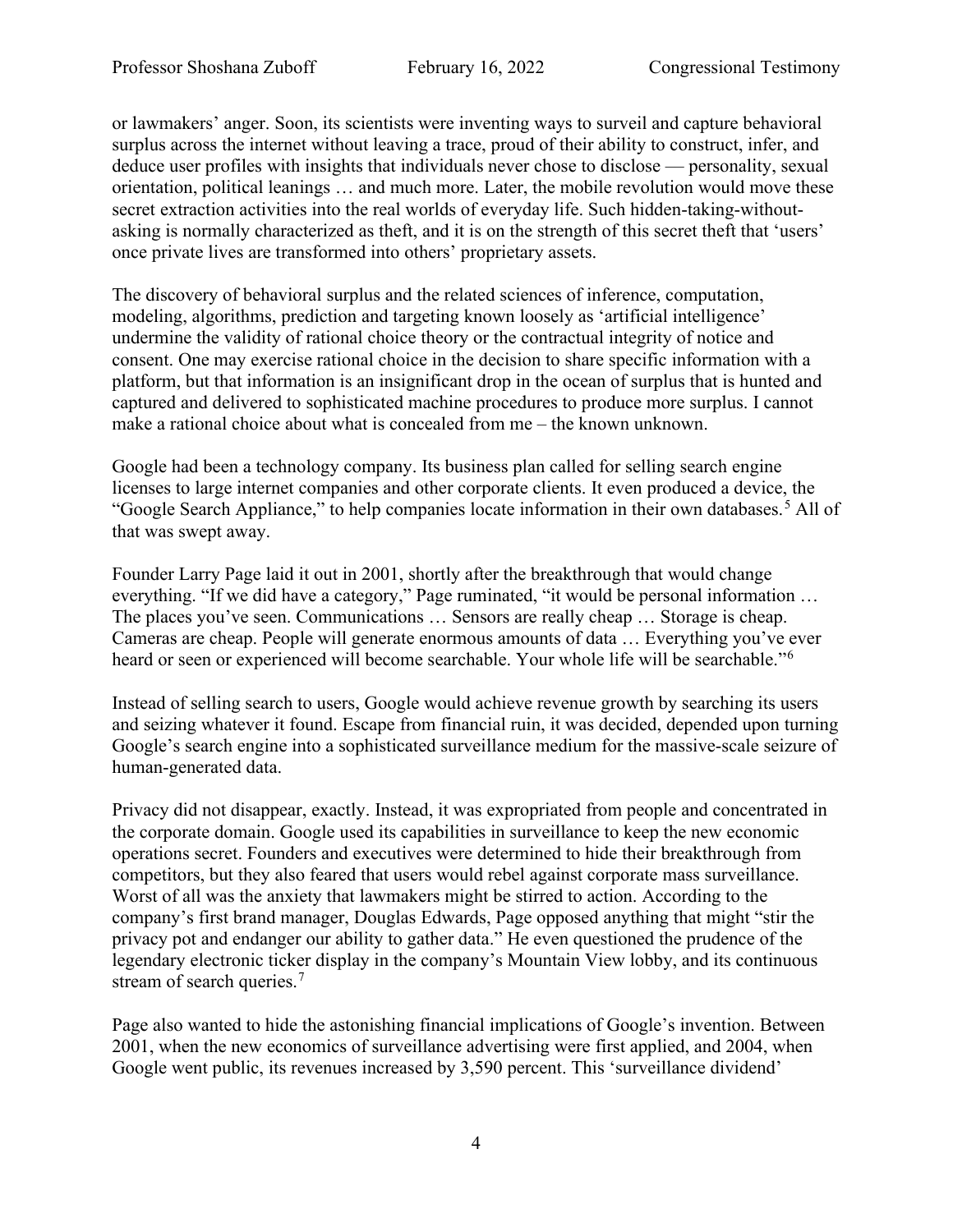established the secret massive-scale extraction of human-generated data as the foundation of a new economic order.

Facebook was Google's first follower*.* Like Google a few years earlier, its founder Mark Zuckerberg had not found a way to turn popularity into profit. He changed his destiny in 2008 by hiring Sheryl Sandberg as his second in command. Sandberg had joined Google in the breakthrough year of 2001 and became a key leader of the surveillance capitalism advertising revolution. [She led the build-out](https://www.nytimes.com/2008/03/04/technology/04cnd-facebook.html) of Google's advertising engine, AdWords, and its AdSense program, which together accounted for most of the company's \$16.6 billion revenues in 2007.<sup>[8](#page-15-7)</sup>

By the mid-2010s, surveillance economics had become the default economic model in the tech sector. Success drew surveillance economics inexorably into the 'normal' economy, where it has continued to migrate and reorder diverse sectors from insurance, retail, banking and finance to agriculture, automobiles, education, healthcare and more. Every product called "smart," and every service called "personalized" are loss leaders for the human data that flow through them. Today every 'app,' no matter how apparently benign, is designed as a data mule, shuttling personal information from devices to the servers at Google, Facebook, and ad tech companies. As one Silicon Valley executive recently described it to me, "The underlying norm of virtually all software and apps design now is data collection. All software design assumes that all data should be collected, and most of this occurs without the user's knowledge." Extraction operations and their supply chains range far beyond their original settings on computers, laptops, and smartphones to cities and villages, buildings and roads, homes and cars –– every form of activity in every domain of daily life.

Among the five leading surveillance capitalist corporations — Google, Facebook, Amazon, Apple, and Microsoft –– each participates in surveillance advertising and surveillance economics, though the specifics of their business models vary. Google and Facebook are data companies and surveillance-advertising "pure plays" whose revenues derive almost entirely from surveillance advertising markets.<sup>[9](#page-15-8)</sup> The others have multiple lines of business that include varying configurations of data, services, software, and-or physical products. Despite these distinctions, all five contribute to, benefit from, and build upon surveillance capitalism's institutional strategies, operations, and revenues in conjunction with their complex ecosystems, the ad tech behemoths, the telcos, the internet service providers, and a growing majority of market-based organizations across the commercial universe. It is therefore not surprising that in 2021 the five giants were also five of the six largest publicly traded companies by market capitalization in the world.<sup>[10](#page-15-9)</sup>

## **III. Windfall**

Nothing was inevitable. Ours is an accidental dystopia.

Surveillance capitalism is neither a technology nor a corporation nor an executive. It is a political-economic institution that owes its existence to a windfall of unique economic, political, ideological, and material conditions that permitted this extractive economic logic to root and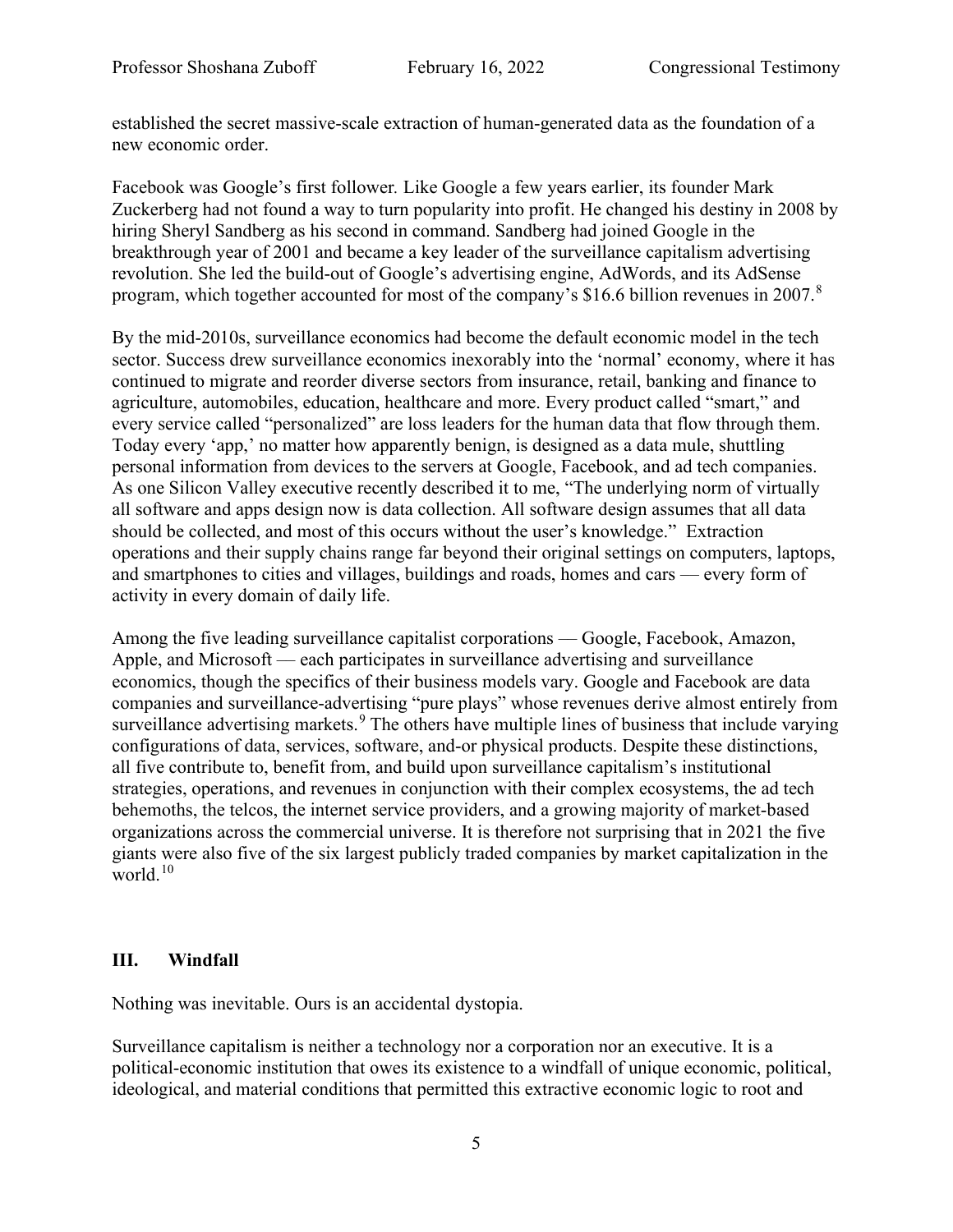flourish. I have documented these conditions in detail in other work, and here I shall mention only a few highlights. $11$ 

In 1970, three years before Larry Page's birth, the *New York Times Magazine* lent its prestigious pages to "A Friedman Doctrine," the libertarian call to arms giving popular voice to a radical free market world view that would be essential to Page's, and surveillance capitalism's, astounding success.[12](#page-15-11) "There is one and only one social responsibility of business," the University of Chicago economist thundered, "to use its resources and engage in activities designed to increase its profits …"

Friedman was a self-described "extremist" partial to sharp dualisms, absolutes, and unequivocal policy positions that frequently triggered public controversy.<sup>[13](#page-15-12)</sup> His ideology was forged in the aftermath of World War II as a response to the collectivist nightmares of German and Soviet totalitarianism. As the old central planning enemies receded, new ones took their place: the regulatory powers of the democratic state, its social legislation and welfare policies, labor unions and the institutions of collective bargaining, and principles of equality and justice. These were replaced by the market's version of truth. Growth would be accelerated by unimpeded market competition sustained by supply-side reforms, including comprehensive deregulation, privatization, and lower taxes.

By mid-decade, as the Nixon and then the Ford White House searched for a way out of the stagflation crisis, Professor Friedman advised both Presidents. By 1979 he was economic advisor to Presidential candidate Ronald Reagan, a relationship that endured throughout Regan's presidency. President Reagan and British Prime Minister Margaret Thatcher famously established Friedman's radical free market doctrine as governmental policy. The market must rule. Democratic institutions must recede.

From the start, the internet and its commerce were claimed for Friedman's radical freedom, and the overarching theme of internet-related governmental policy was "self-regulation" for the sake of Friedman-style profit maximization. This ideological zeitgeist dominated those crucial post-World Wide Web years of the mid to late 1990s finding iconic expression in a 1997 Clinton-Gore whitepaper.<sup>[14](#page-15-13)</sup> The Administration's policy vision for "Global Electronic Commerce" begins with its primary principle: "The private sector should lead." The Google founders became the unwitting heirs apparent of the Friedman Doctrine.

The report denigrated to the point of caricature government's role and capabilities in the governance of digital information and communication spaces, insisting on "minimal government involvement or intervention … Existing laws and regulations that may hinder electronic commerce should be reviewed and revised or eliminated ..." The Administration's approach was not only to get out of the way, but to proactively cede whole governance functions to the internet companies. When it came to privacy protections, the whitepaper's prescriptions rested on formulations that even in 1997 were not easily defensible. This shortfall became more dangerous once the science of behavioral surplus extraction, inference, and computation was invented. The Clinton-Gore framework left 'users' naked at the altar of the rational choice theory assumed in the whitepaper's advocacy of privacy protections such as, "market resolution of privacy concerns by empowering individuals to obtain relevant knowledge," "self-regulatory privacy regimes,"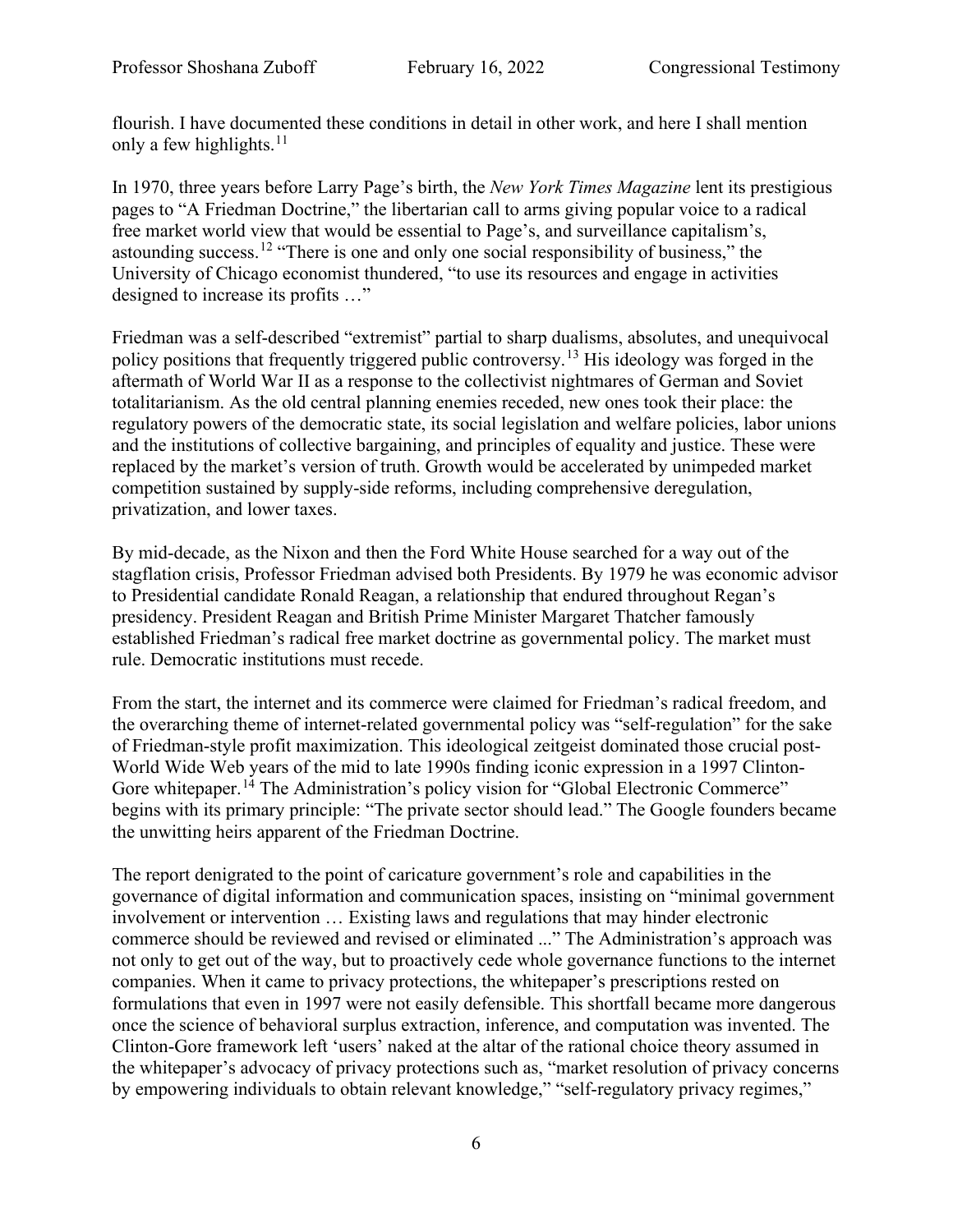"industry-developed solutions to privacy problems," and "market driven mechanisms to assure customer satisfaction about how private data is handled."

By 2000, however, a majority of FTC commissioners, including Chair Robert Pitofsky, concluded that self-regulatory initiatives "cannot ensure that the online marketplace as a whole will follow the standards adopted by industry leaders ... notwithstanding several years of industry and governmental effort." In their report to Congress, the Commissioners cited the explosion of secret online tracking and monitoring for chasing eyeballs with new hidden methods like "cookies" and "web bugs."[15](#page-15-14) They noted that a mere 8 percent of popular websites featured a seal of approval from one of the internet industry's privacy watchdogs, intended as an important mechanism for self-regulation.

The report argued that only federal law could protect online consumers. Proposed stipulations included clear and conspicuous notice of information practices; consumer choice over how personal information is used; individuals' access to all personal information including rights to correct or delete; and enhanced security of personal information.<sup>[16](#page-15-15)</sup> Even these basic privacy protections would have set America and the world on a different path to the digital century, but history, contingency, and chance had other plans: September 11, 2001.

According to Peter Swire, chief counselor for Privacy in the Clinton Administration and later a member of President Barack Obama's Review Group on Intelligence and Communication Technologies, "With the attacks of September 11, 2001, everything changed. The new focus was overwhelmingly on security rather than privacy."<sup>[17](#page-16-0)</sup> The legal provisions debated just months earlier vanished from the conversation more or less overnight, giving way to a new preoccupation with "Total Information Awareness."

Friedman's ideology of radical market freedom took care of the supply side, shielding the nascent surveillance capitalist firms from laws that would have curbed the destruction of privacy and all that followed from it. Then, 9/11 thrust the intelligence community, the US government, and, indeed, governments around the world into an unfamiliar demand curve, mobilized by outrage and anxiety. In America, a 'state of exception' was invoked to unleash a new human data imperative: velocity and volume at any price. In this new environment "Congress lost interest in regulating information usage in the private sector," Swire recalls. "Without the threat of legislation, the energy went out of many of the self-regulatory efforts that industry had created."[18](#page-16-1)

In the US and across the EU, legislation was quickly put in place that decisively expanded surveillance activities.<sup>19</sup> Instead of federal legislation to outlaw the novel surveillance practices, the new aim was to enrich the conditions for their expansion and application outside constitutional, legal, and regulatory constraints. Yale legal scholar Jack Balkin explained that while the US Constitution inhibits surveillance by government actors, privacy protections for information held in private servers is "limited if not nonexistent." If the intelligence community was to indulge its obsession to ascertain the future, then it would have to "rely on private enterprise to collect and generate information for it."<sup>[20](#page-16-3)</sup>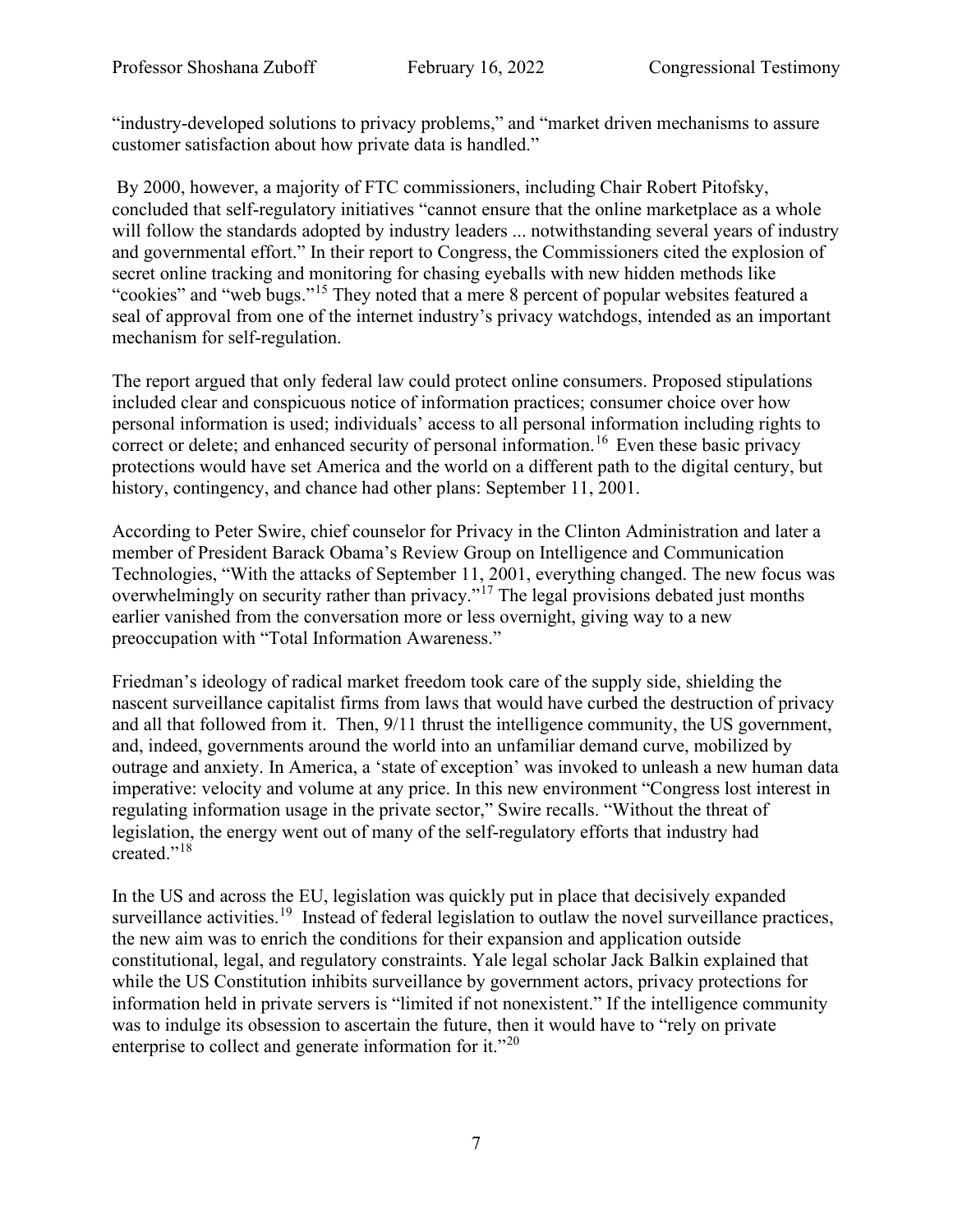Google took the lead and in the process surveillance capital was given a free pass to invent, own, and operate the twenty-first century production, concentration, and use of human-generated data. By 2010, former NSA director Mike McConnell publicly acknowledged that collaboration was inevitable noting, "With more than 90 percent" of the physical infrastructure of the web "owned by private industry … the challenge is to shape an effective partnership with the private sector so information can move quickly back and forth from public to private …"[21](#page-16-4)

## **IV. Our Accidental Dystopia: Surveillance Capitalism's Stages of Development**

Most of us are whipsawed by each day's headlines bleating the latest atrocity: the loss of privacy, the spread of disinformation, collective-scale behavioral modification. The issues are siloed, fragmented. We are forever trying to grasp the elephant while fixating on its parts, leaving us in a tangle of disorientation and confusion with little grasp of economic cause and social harm effect. If we have learned anything from this state of affairs, it's that we cannot fix what we do not understand.

The value of reinterpreting surveillance capitalism as a developing institutional order is that this tower of Babel finally resolves into a coherent picture – linked effects of a unitary process evolving in time. Each stage is defined by more complex economic operations that cause new social harm effects and enable the absorption of new governance functions. Each stage creates the conditions for the next. Each builds on what went before. Seemingly disparate social harms are organically related in time – the effects of economic operations also related in time. This picture alerts us to the ways in which effective remedies for later stage social harms depend upon changing early-stage operational causes. In other words, the durable solutions lie upstream, where this river originates.

Four stages of surveillance capitalism's institutionalization are visible thus far: Extraction, Expropriation, Exploitation, and Enforcement. I'll describe them briefly.

## **Stage One: Extraction**

The first stage introduces the secret massive-scale extraction of human generated data, the formative achievement that lays the economic foundation for all that follows. Human-generated data are concentrated in the surveillance capitalist order.

And there is no law to stop it.

## **Stage Two: Expropriation**

In his 1967 dissenting opinion in the Fourth Amendment case of Warden v. Hayden, Justice William O. Douglas wrote, "Privacy involves the choice of the individual to disclose or to reveal what he believes, what he thinks, what he possesses ... Those who wrote the Bill of Rights believed that every individual needs both to communicate with others and to keep his affairs to himself. That dual aspect of privacy means that the individual should have the freedom to select for himself the time and circumstances when he will share his secrets with others and decide the extent of that sharing."<sup>[22](#page-16-5)</sup>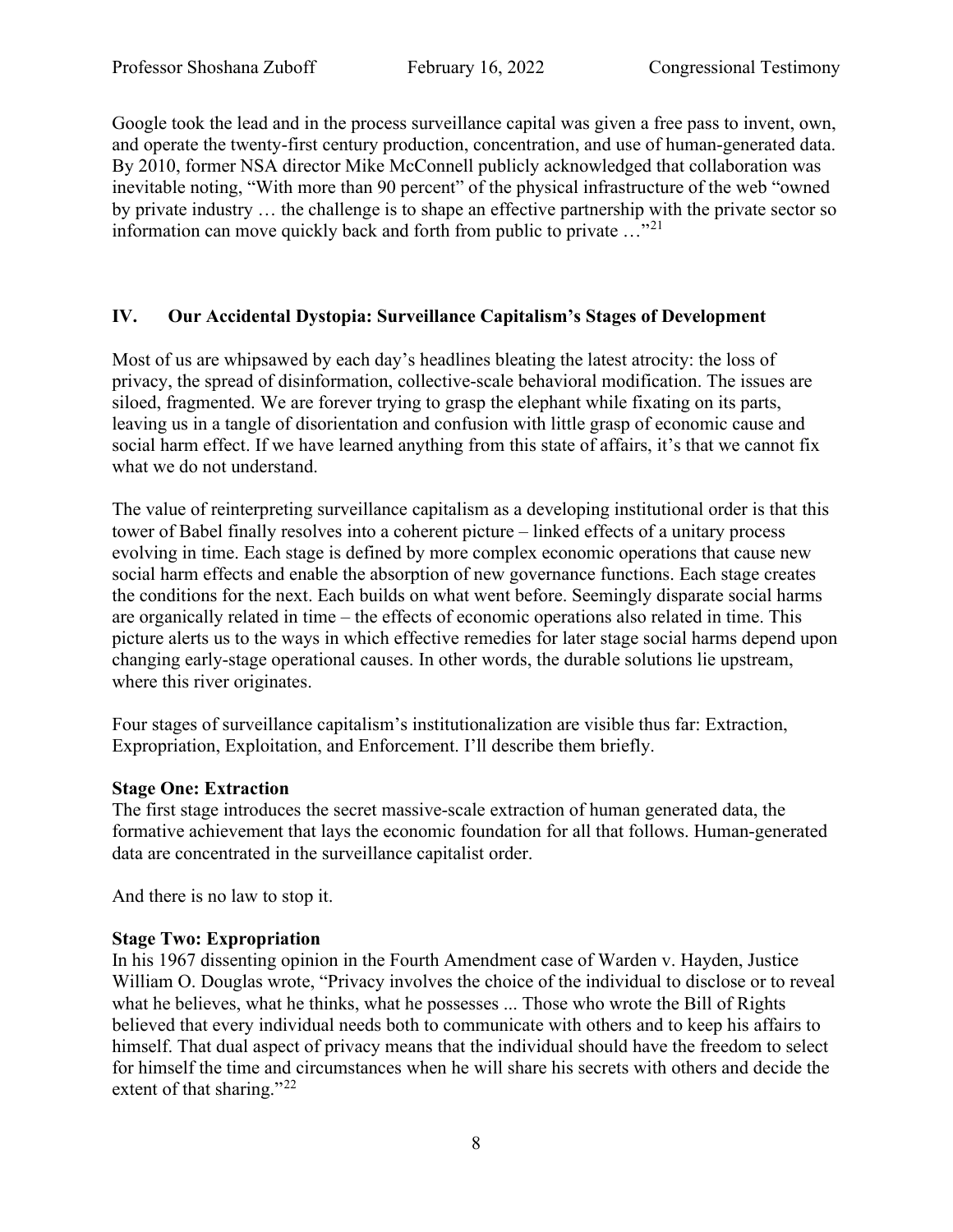Douglas's "freedom to select" alerts us to a class of rights that precede privacy, and the enactment of such rights are the proximate cause of privacy. These rights to know are 'epistemic rights,' which in modern democratic societies have been considered inalienable and elemental rights of individuals. With the secret seizure of human data from domains of experience that have long been considered private, the epistemic rights embedded in Douglas's "freedom to select" are expropriated and accumulated as corporate rights. Because privacy is an effect of this "freedom to select," the expropriation of epistemic rights eliminates the privacy choice. This dynamic clarifies the advancement of stage two from concentrations of human data, to concentrations of epistemic rights, to concentrations of privacy, to concentrations of recently private knowledge about people as corporate property.

These concentrations are not metaphorical. They reflect elaborate infrastructures of material and people. For example, a comprehensive review of AI's global institutional structure concludes that the artificial intelligence landscape is almost entirely controlled by "big tech." These firms evangelize AI because they stand to benefit from improvements in their own businesses. Some of the vertical ecosystems have gone global as "scale begets learning through the accumulation of data and increases competitive advantage". The surveillance capitalist giants control the capital, the data, the technologies, the scientists, and the science. They acquire most AI firms and poach most AI talent. Consistent with the structure of concentration in these corporations, the report observes that "Secrecy rather than patenting remains the preferred strategy to protect their research findings."<sup>[23](#page-17-0)</sup>

The social harm effects are the wholesale destruction of privacy and the construction of a new axis of inequality defined by the growing gap between 'what I can know and what can be known about me.' At this stage of development, surveillance capitalism governs the production of and access to knowledge about people and society for its own advantage, which establishes its dominance over and information society.

And there is no law to stop it.

#### **Stage Three: Exploitation**

Now, growing concentrations of knowledge are transformed into power. "Targeting" is the preferred euphemism as the scale and scope of data feed a range of digital cueing mechanisms engineered to tune, herd, constrain, direct, and condition individual and collective behavior to maximize engagement for maximum predictability and extraction. Operations engineered for profit maximization are systemically biased toward more corrupt and inflammatory content, which is proven to yield higher levels of "engagement."<sup>[24](#page-17-1)</sup>

These economic operations cause social harm effects across multiple vectors as they produce epistemic chaos. Such chaos begins with the degradation of information integrity, as defactualized content is artificially driven to the center of social discourse by algorithmic targeting engineered for engagement. Such targeting aims to shape behavior through a variety of mechanisms including subliminal cues, engineered social comparisons, psychological microtargeting, rewards and punishments, and more. These mechanisms further intensify inequality as expressed in the growing gap between 'what I can do and what can be done to me,'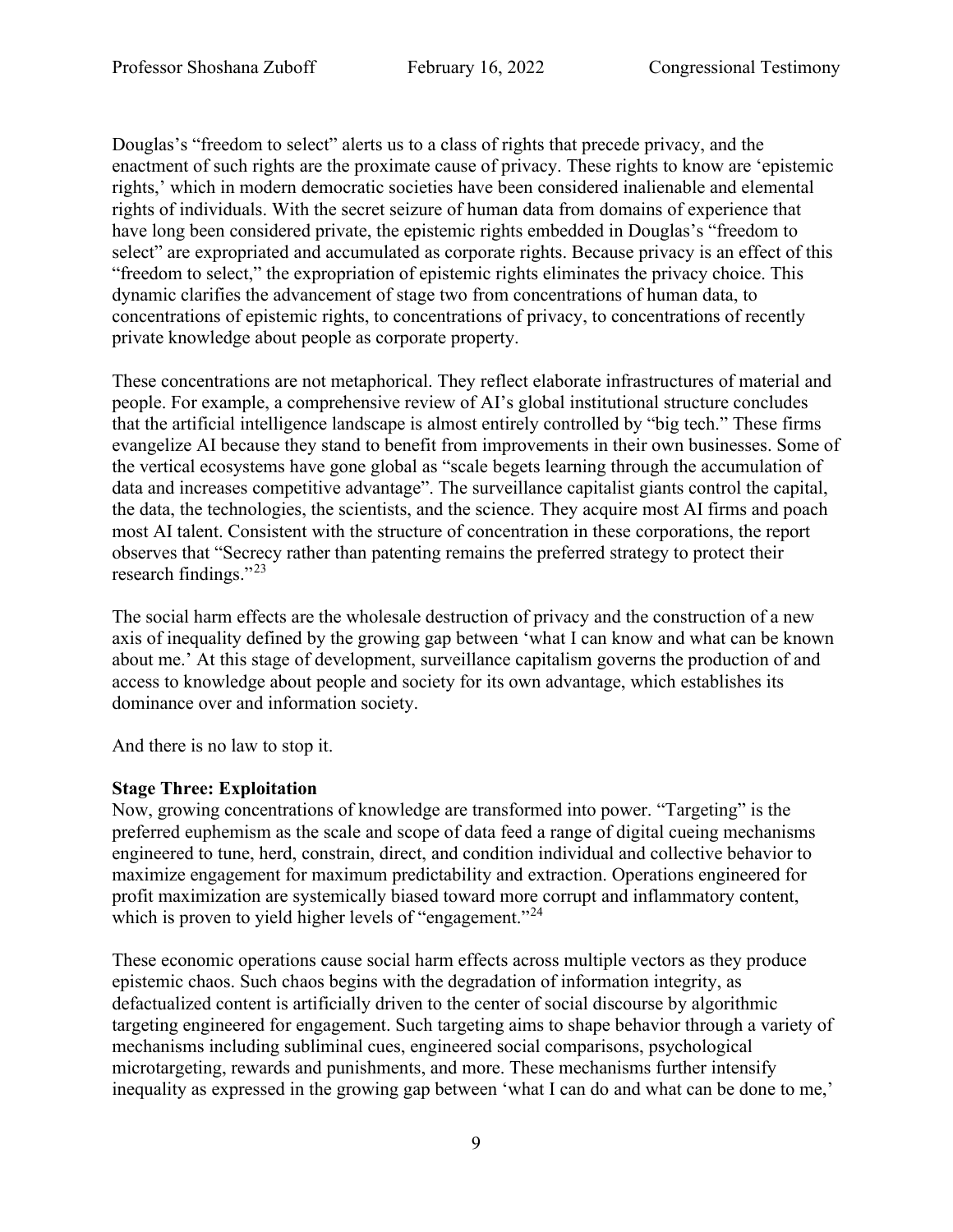degrading the integrity of individual and collective behavior. And as targeting operations mediate information and communication, they erode common sense and produce a more splintered and polarized society.<sup>[25](#page-17-2)</sup>

The governance functions associated with these harms are illustrated in the *Wall Street Journal's* "Facebook Files," which showed Mr. Zuckerberg's power to play his celestial keyboard, reinforcing or extinguishing the behavior of billions of people. Anger is rewarded or ignored. News stories become more trustworthy or unhinged. Publishers prosper or wither. Political discourse turns uglier or more moderate. People live or die.<sup>[26](#page-17-3)</sup>

And there is no law to stop it.

### **Stage Four: Enforcement**

At this stage firms begin to enforce governance prerogatives by leveraging their ownership and control of information and communication spaces, systems, and infrastructures. By now the institutional order is sufficiently entrenched to openly vie for governance of mission-critical spheres of democratic capabilities (such as healthcare), but also to openly contest democratic institutions and their elected and appointed officials. The aim now is to absorb political governance functions in an increasingly open showdown over governance.

There have been more frequent sightings of this stage four behavior – Facebook's current threats to withdraw from Europe, Facebook's Oversight Board, the Google-Facebook contest with the Australian parliament. April 2020 brought a showdown between the European Commission and its member governments on the one hand, and Apple and Google on the other. The companies had abruptly introduced a COVID-19 exposure notification protocol for Androids and iPhones that was incompatible with government-supported exposure notification and contract tracing applications already in development. Tense negotiations followed, as democratically elected leaders and government officials tried unsuccessfully to persuade Apple's CEO Tim Cook, Google's Sundar Pichai, and assorted corporate executives to adapt their operating system for the use of European public health authorities and urgent epidemiological research.

And there is no law to stop it.

Surveillance capitalism's whirlwind two-decade developmental journey now reveals itself as one vector of a larger contest between institutional orders. At each developmental stage we see a zero-sum dynamic in which the deepening institutional order of surveillance economics propagates democratic disorder.

This clash of institutional orders clarifies the reason for Congressional action. We have drifted into an accidental dystopia. The only countervailing institutional order capable of obstructing surveillance capitalism's path to dominance is the liberal democratic state. Surveillance capitalism is the younger challenger, but it embodies many unprecedented strengths. And while it is true that democracy is the old and slow incumbent, it brings powerful advantages that are difficult to rival. Chief among these is the legitimate authority and requisite power to make, impose, and enforce the rule of law. What laws must be devised if there is to be any hope of rescuing the digital century for democracy?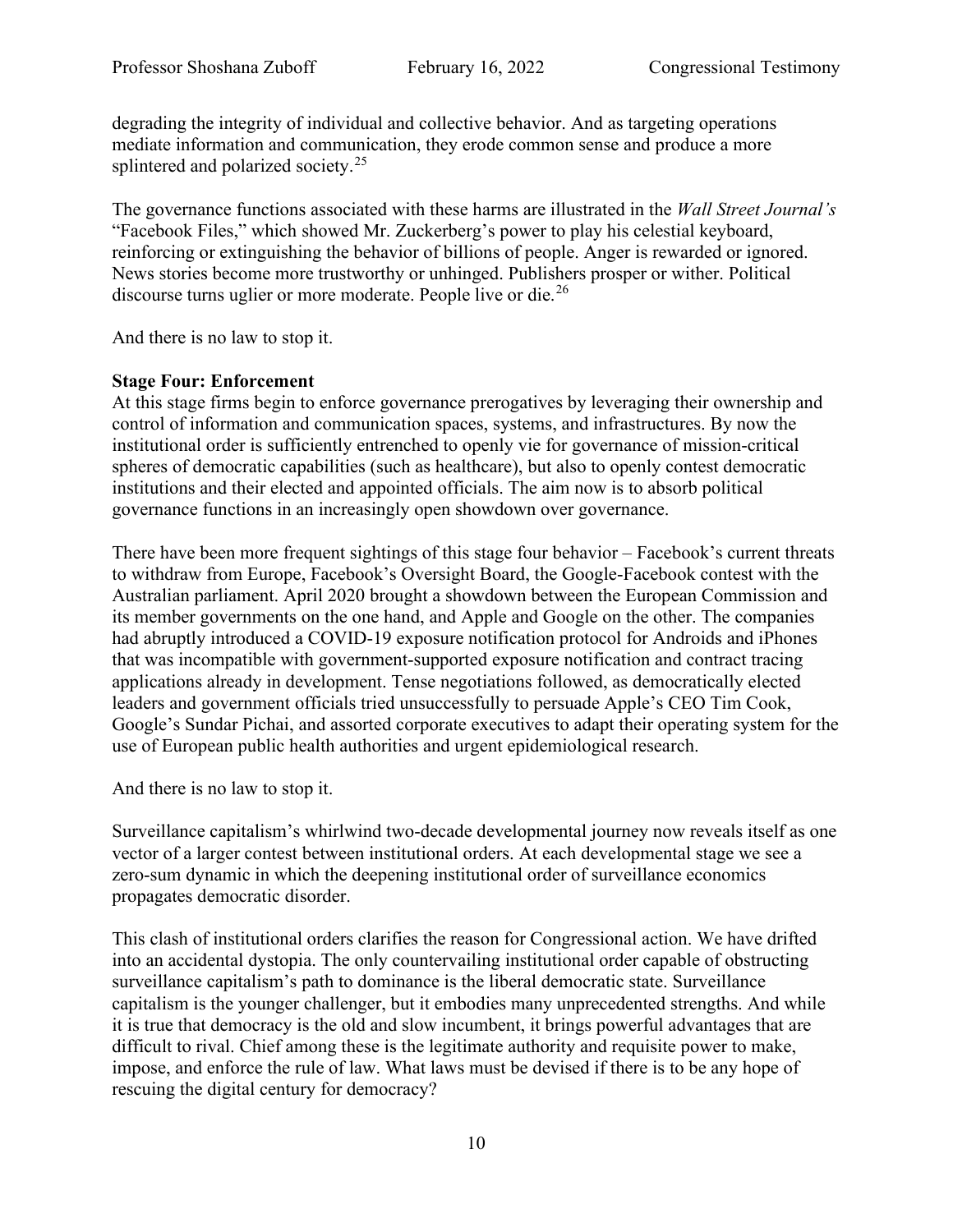## **V. A Democratic Resurgence**

A century ago, the corporate concentration of power was understood as economic power, and owners had all the authority on the strength of their property rights. The harms of concentration fell on people in their economic roles as workers, consumers, and competitors. Decades of contest and collective action eventually produced antitrust laws, but also new charters of rights for workers and consumers, the laws to protect them, and the public institutions charged with their enforcement and governance.

As important as those creations remain today, they do not protect us from the new harms we face. Ours is an accidental dystopia for the many reasons we have reviewed, including these: neither lawmakers nor citizens anticipated the harms that follow when the dominant economic institutional order is founded on the secret extraction of personal human experience once assumed to be private and now transformed into raw material for commercial operations. Nor did we grasp the harms that follow when revenues depend upon making all human behavior more predictable across all domains of everyday life. Nor did we imagine the social degradation unleashed when information and communication spaces are owned, operated, and mediated by an economic system in which information integrity is negatively correlated with revenues.

These conditions illuminate the changing nature of corporate concentration. In the age of surveillance capitalism, corporate power is not only economic but social. Its social harms are not confined to individuals in their roles as workers and consumers. They fall upon 'users': a new category of humanity that means all of us, all the time, everywhere. Ours is a young information civilization that has not yet found its footing in democracy because the social harms we face cannot be shoehorned into Cinderella's 20th century legal slipper. So, now it is **we** who march naked, without the rights, laws, and institutions purpose-built to govern our digital century in the name of democracy.

The tech giants and their fellow travelers have been willing to treat their destructive effects on people and society as collateral damage — the unfortunate but inevitable byproduct of digital technologies employed in perfectly legal economic operations. In April 2020 as the world tried to come to grips with Covid-19, former Google CEO Eric Schmidt, boasted that the pandemic would teach Americans to be "a little bit grateful" for powerful tech companies.<sup>[27](#page-17-4)</sup> Other tech executives welcomed what they believed would be the inevitable end of 'techlash' thanks to widespread pandemic-induced dependency.

But as we enter the third decade of the digital century, something extraordinary is occurring: the aura of inevitability is giving way to the realization that the emperor is not only naked but dangerous. The data from prominent US attitude surveys suggests a public rupture of faith with surveillance capitalism and the power of its dominant corporations. Instead of a little gratitude there is a lot of anger and dismay.

I will tailor my remarks to just a few of the most recent surveys and the extraordinary majorities that voice dissent over surveillance capitalism's social harms. As evidenced in the following surveys, the American population is overwhelmingly calling for action to curb the unaccountable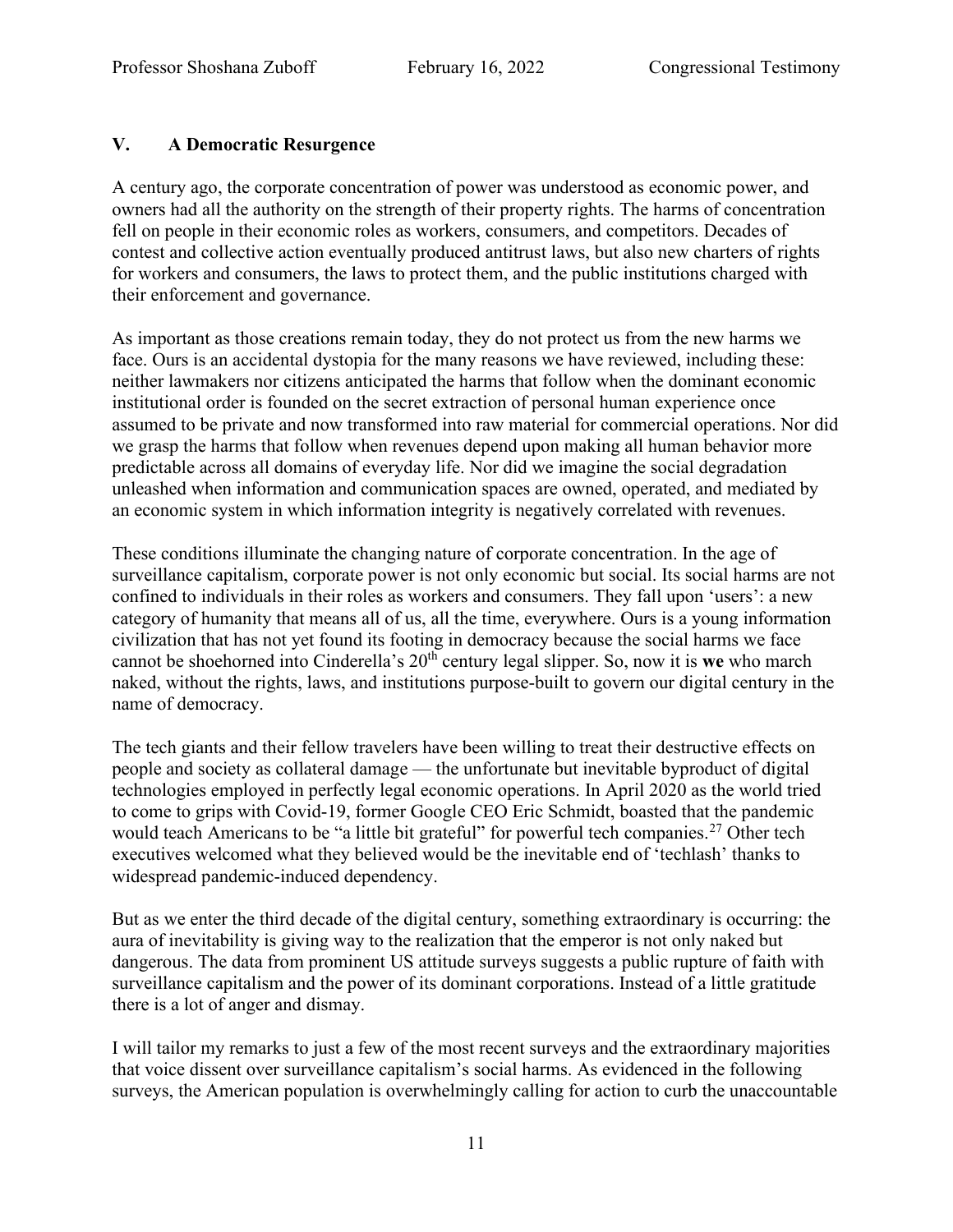power of surveillance capitalism and its giant protagonists. Americans want an end to the social harms that spin from these corporate orbits with increasing velocity and destructive force. There is a clear sense that human rights, the durability of society, and democracy itself are on the line.

A Knight Foundation/Gallup survey in July 2020 found that 77 percent of adult Americans believe Big Tech companies have too much power.<sup>[28](#page-17-5)</sup> Ninety-four percent of respondents were concerned about privacy and 92 percent were concerned about the spread of disinformation and its effects on society. Only 30 percent were concerned about innovation. An Accountable Tech survey in January 2021 found 71 percent of respondents favoring regulatory intervention.<sup>[29](#page-17-6)</sup> Eighty-one percent preferred privacy over the benefits of targeted advertising, and 73 percent were opposed to behavioral tracking and personal data collection for the sake of targeted ads. Finally, in significant majorities, respondents were in favor of banning social media companies from boosting extreme content (84 percent) as well as banning the collection of personal data for targeting (81 percent). Another 86 percent favored holding companies legally accountable for boosting violent content on their platforms.

Data published six months later in July 2021 further suggest that the American public no longer accepts the secret massive-scale extraction of human data as either inevitable or desirable. In an extensive US survey commissioned by the Future of Technology Commission, 93 percent of respondents agreed with the following statement: "It should be illegal for private companies to collect information about people without their permission."[30](#page-17-7) It was the largest majority in agreement with any statement in this lengthy section of the study.

In 2022, the American public finally may be ready to shout that the emperor has no clothes, redefining illicit data extraction as theft and thus dismantling the keystone of surveillance capitalism's profits and power: the secret massive-scale extraction of human generated data.

An early vanguard of privacy-oriented scholars feared the internet companies' concentrated power and corrosive effect on democracy. [31](#page-17-8) It is useful to note that these pioneers now have been joined by a new wave of scholarship mobilized by concerns over the startling concentrations of power in the giant tech firms and their implications for the democratic social order.[32](#page-17-9)

Where does the widespread rupture of public faith leave us? Democracy is the only countervailing institutional order with the legitimate authority and power to change our course. If the ideal of human self-governance is to survive the digital century, then all solutions point to one solution: *a democratic resurgence*. But instead of the usual laundry lists of remedies, lawmakers need to proceed with a clear grasp of the adversary: a single hierarchy of economic causes and their social harm effects.

While liberal democracies have begun to engage with the challenges of regulating today's privately owned information spaces, the sober truth is that we need lawmakers ready to engage in a once-a-century exploration of far more basic questions. How should we structure and govern information, connection, and communication in a democratic digital century? What new charters of rights, legislative frameworks and institutions are required to ensure that data collection and use serve the genuine needs of individuals and society? What measures will protect citizens from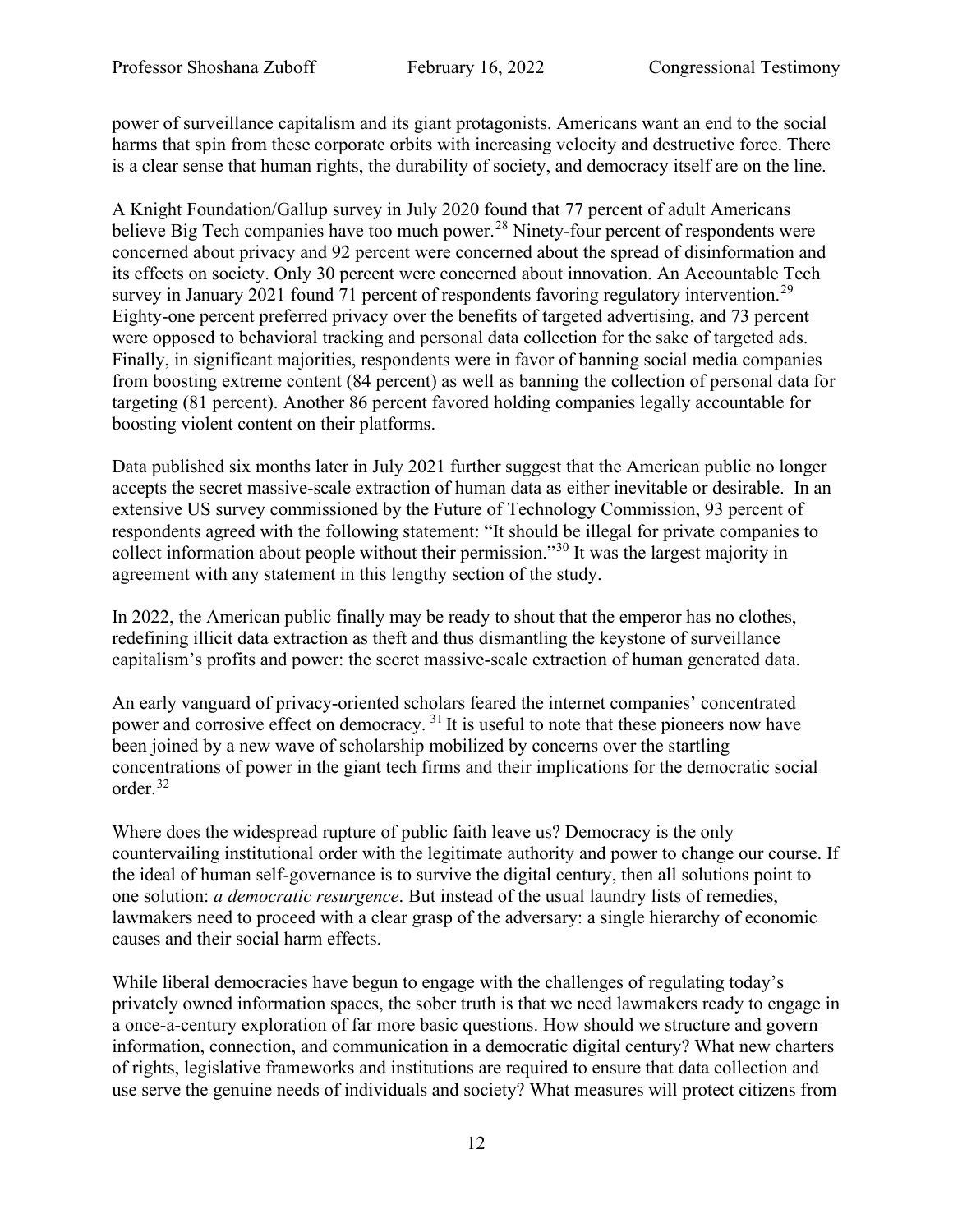unaccountable power over information, whether it is wielded by private companies or governments?

Privacy law after privacy looks like this:

1) *Interrupt supply by outlawing secret massive-scale extraction of human-generated data*. We can't rid ourselves of later-stage social harms unless we interrupt and outlaw their foundational economic causes. This means we move beyond the current focus on downstream issues where we argue about content moderation, illegal content, and 'filter bubbles,' as lawmakers and citizens stamp their feet at recalcitrant executives who have already claimed these unceasing data flows as their property. Downstream is where the companies want us to be, so consumed in the details of the property contract that we forget the real issue, which is that their property claim itself is illegitimate. The edifice of surveillance economics is built on this foundation of sand. Every argument that begins with 'data' is an argument that we have already lost. Like a magician's rabbit, the endless, and often pointless, downstream discussions direct our attention away from the mechanics of the trick. It's like arguing over the details of a seven-year old's factory contract instead of outlawing child labor. Similarly, structural solutions like "breaking up" the tech giants may be valuable in some cases, but they will not affect the underlying economic operations of surveillance capitalism.

Instead, we need to focus laser-like on the bedrock of surveillance economics, which is the secret extraction of human data from realms of life until recently assumed as "private." Remedies that focus on regulating and eliminating extraction are content neutral. They do not threaten freedom of expression. Instead, they liberate social discourse and information flows from the "artificial selection" of profit-maximizing commercial operations that allow for misinformation with no regard for integrity. They restore the sanctity of social communications and individual expression.

No secret extraction means no illegitimate concentrations of knowledge about people. No concentrations of knowledge mean no targeting algorithms. No targeting means that corporations can no longer control and curate information flows and social speech or shape human behavior to favor their interests. Regulating and outlawing extraction would eliminate the surveillance dividend and with it the financial incentives for surveillance, opening the competitive landscape to new forms of information capitalism that reunite the digital technologies with the real needs of people and society, as data collection is tied to fundamental rights and data use is tied to the public good.

2) *New conditions summon new rights.* A democratic information civilization cannot progress without new charters of *epistemic rights.* Citizens of democratic societies have regarded personal experience as inseparable from the individual: inalienable. It follows that the right to know about one's own personal experience has been considered elemental — bonded to each of us like a shadow. My epistemic rights are the cause of which my privacy is the effect. We each decide if and how our experience is shared, with whom, and for what purpose.

Justice Douglas's "freedom to select" is the elemental epistemic right to decide who knows us, how, when, and to what purpose. It is the right from which cause from which all privacy flows.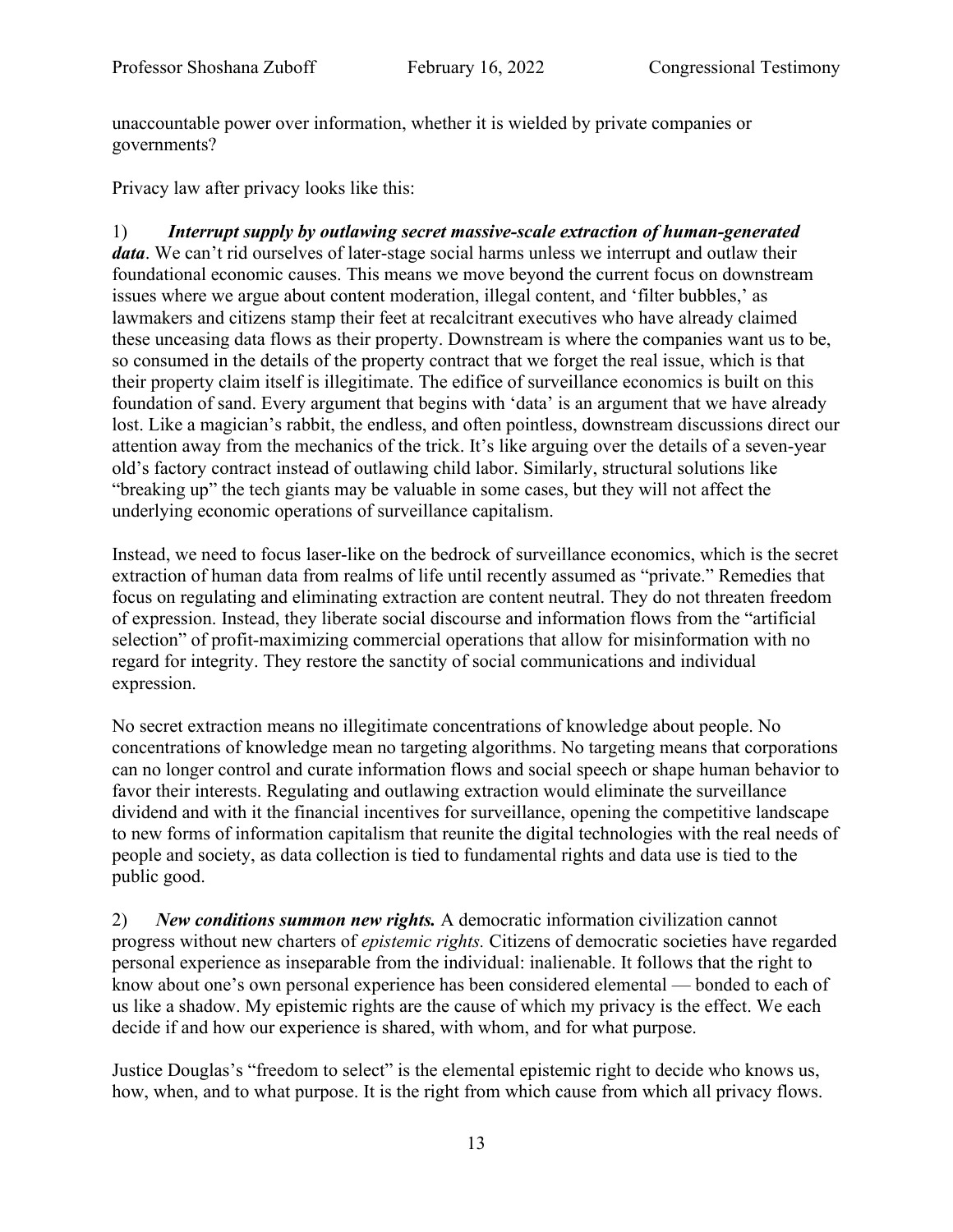For example, as the natural bearer of such rights, I do not give Amazon's facial recognition system the right to know if I am afraid or happy. I do not give the corporation the right to exploit my fear for targeting and behavioral prediction that benefit others' commercial objectives. It's not simply that my feelings are not for sale, it's that my feelings are unsale-able because they are inalienable. Though I do not give Amazon my fear, they take it from me anyway, just another data point in the trillions gathered that day.

New legal rights are crystalized in response to the changing conditions of life. Justice Brandeis' commitment to privacy rights, for example, was stimulated by the spread of photography and its ability to invade and steal what was regarded as private. In 1890 he wrote, "Political, social, and economic changes entail the recognition of new rights, and the common law, in its eternal youth, grows to meet the demands of society."

Our elemental epistemic rights are not codified in law because until now they have not come under systematic threat, any more than we have laws to protect our rights to stand up or sit down or yawn. But the surveillance capitalists have declared their "right to know" our lives, mobilizing pervasive surveillance at a scale and depth of intimacy that beggar imagination, while claiming the right to own and profit from that knowledge. Thus dawns a new age, founded on and shielded by the false inevitability of surveillance capitalism. Now the once taken-for-granted right to know and to decide who knows 'about me' must be codified in law and protected by democratic institutions, if it is to exist at all.

3) *Unprecedented harms demand unprecedented solutions.* Just as new conditions of life reveal the need for new rights, the unprecedented harms of the epistemic coup require purposebuilt solutions. This is how law evolves, growing and adapting from one era to the next — Brandeis's "eternal youth."

A mature democratic information society will require independent trustworthy public oversight institutions that hold the market and the state to account in the knowledge that the solution to surveillance capitalism is not a Big Brother state. These institutions are dedicated to a democratic digital future: transparent, governed by the rule of law, immune to political interference, and empowered with the budgetary, technological, and human resources necessary to oversee and enforce the availability and integrity of information for people and democracy.

4) *Interrupt and outlaw demand for illicit data collection.* Solutions that interrupt illicit data supply are complimented by solutions that interrupt demand by disrupting the financial incentives that reward surveillance economics. We can outlaw markets that trade in human futures because we have seen their antihuman, antisocial, and antidemocratic harms. This is not a radical prospect. Democratic societies have outlawed other markets that produce reliably dangerous consequences: Markets that trade in human beings were outlawed, even when they supported whole economies. We outlaw markets that trade in human organs and babies because they inflict damage on people and society.

\*\*\*\*\*\*\*\*\*\*\*\*\*\*\*\*\*\*\*\*\*\*\*\*\*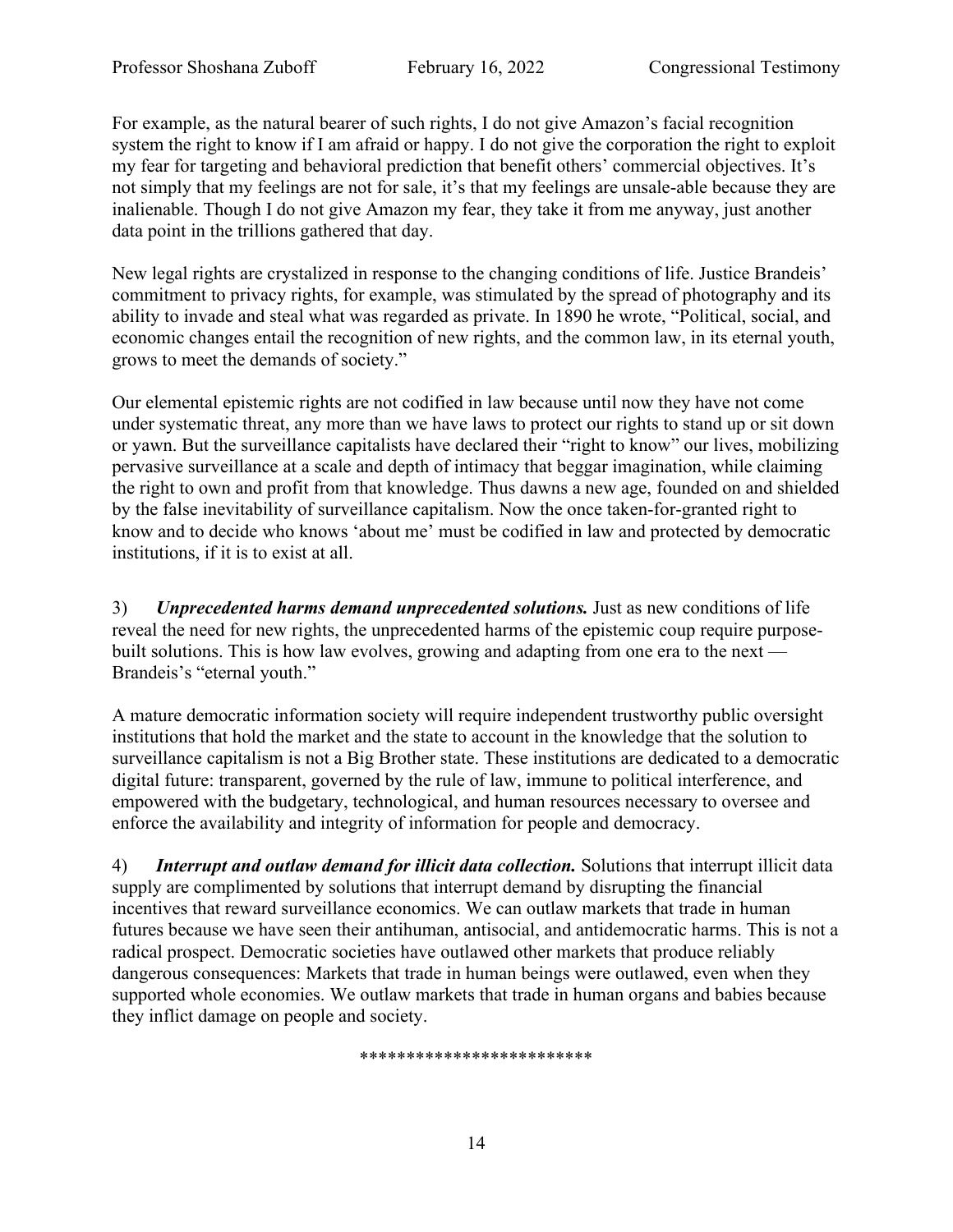When it comes to privacy law after privacy, the digital century forces us to choose: *We may be a surveillance society, or we may be a democracy, but we cannot be both.* The liberal democracies must take the lead because they have the power and legitimacy to do so. But they should know that their allies and collaborators include the people of every society struggling against the double insult of an accidental dystopian future. We have a democratic digital century to build, and there is no time to waste.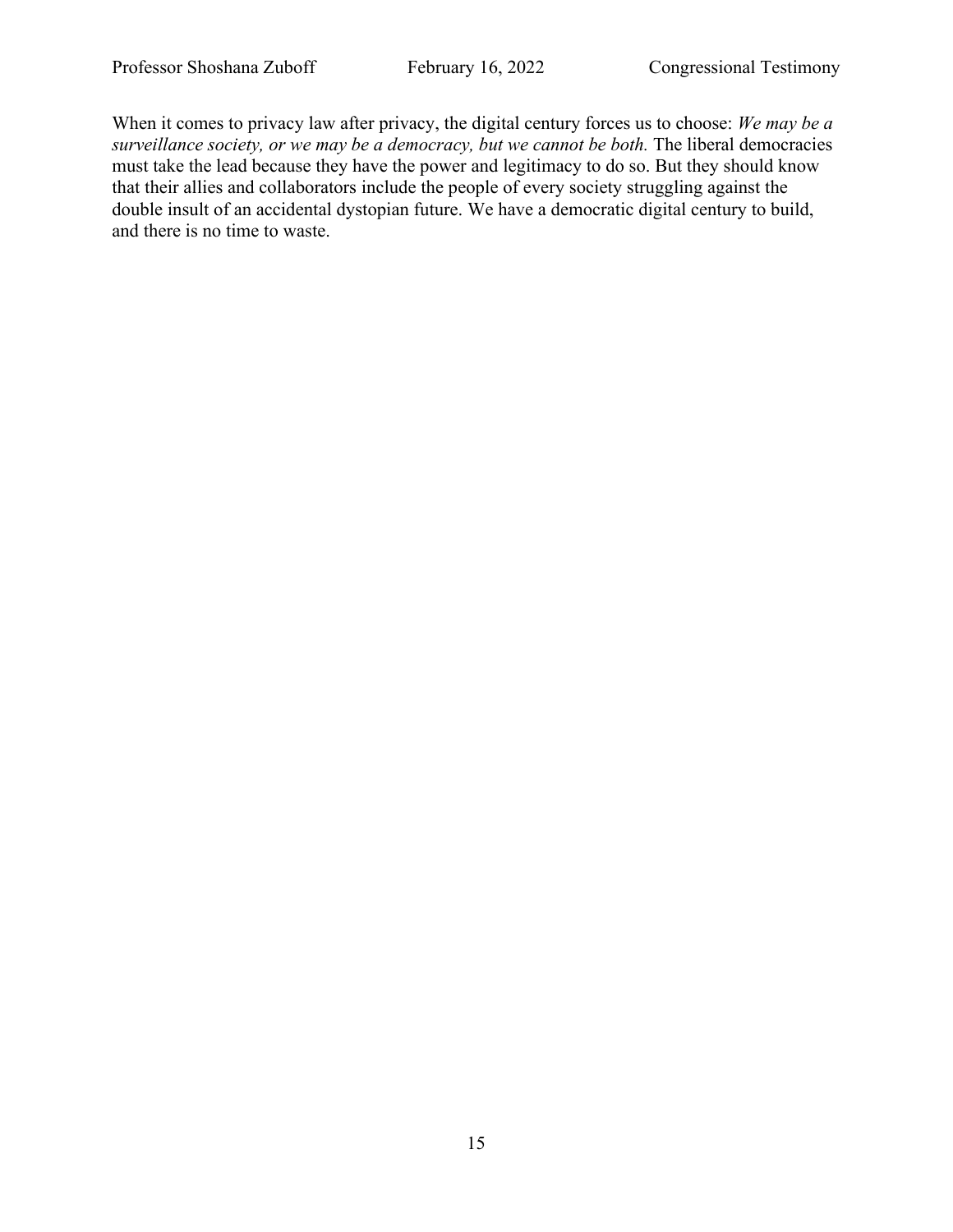**Notes** 

<span id="page-15-15"></span><span id="page-15-14"></span><span id="page-15-13"></span><span id="page-15-12"></span><span id="page-15-11"></span><span id="page-15-10"></span><span id="page-15-9"></span><span id="page-15-8"></span><span id="page-15-7"></span><span id="page-15-6"></span><span id="page-15-5"></span><span id="page-15-4"></span><span id="page-15-3"></span><span id="page-15-2"></span><span id="page-15-1"></span><span id="page-15-0"></span><sup>1</sup> Shoshana Zuboff, "Big Other: Surveillance Capitalism and the Prospects of an Information Civilization," *Journal of Information Technology* 30, no. 1 (March 1, 2015): 75–89, https://doi.org/10.1057/jit.2015.5; Shoshana Zuboff, *The Age of Surveillance Capitalism: The Fight for a Human Future at the New Frontier of Power* (New York: PublicAffairs, 2019). <sup>2</sup> Pascale Davies, "Meta Warns It May Shut down Facebook and Instagram in Europe," *Euronews*, February 7, 2022, https://www.euronews.com/next/2022/02/07/meta-threatens-toshut-down-facebook-and-instagram-in-europe-over-data-transfer-issues. <sup>3</sup> Sam Biddle, "Facebook Uses Artificial Intelligence to Predict Your Future Actions for Advertisers, Says Confidential Document," *The Intercept*, April 13, 2018, https://theintercept.com/2018/04/13/facebook-advertising-data-artificial-intelligence-ai/. <sup>4</sup> Sergey Brin and Lawrence Page, "The Anatomy of a Large-Scale Hypertextual Web Search Engine," *Computer Networks and ISDN Systems*, Proceedings of the Seventh International World Wide Web Conference, 30, no. 1 (April 1, 1998): 107–17, https://doi.org/10.1016/S0169- 7552(98)00110-X. <sup>5</sup> Andrew Zipern, "Technology Briefing | Internet: Google Enters Corporate World," *The New York Times*, February 12, 2002, sec. Business, https://www.nytimes.com/2002/02/12/business/technology-briefing-internet-google-enterscorporate-world.html. <sup>6</sup> Douglas Edwards, *I'm Feeling Lucky: The Confessions of Google Employee Number 59* (New York: Houghton Mifflin Harcourt, 2011), 291.  $7$  Edwards, 340–45. <sup>8</sup> Jessi Hempel, "Sheryl Sandberg: Facebook's New Number Two," *CNN Money*, April 11, 2008, https://money.cnn.com/2008/04/11/technology/facebook\_sandberg.fortune/. <sup>9</sup> "Google: Ad Revenue 2001-2020," Statista, n.d., https://www.statista.com/statistics/266249/advertising-revenue-of-google/; "Facebook: Annual Segment Revenue 2020," Statista, n.d., https://www.statista.com/statistics/267031/facebooksannual-revenue-by-segment/. <sup>10</sup> Jenna Ross, "The Biggest Companies in the World in 2021," Visual Capitalist, June 10, 2021, https://www.visualcapitalist.com/the-biggest-companies-in-the-world-in-2021/. <sup>11</sup> Zuboff, *The Age of Surveillance Capitalism*.  $12$  Milton Friedman, "A Friedman Doctrine-- The Social Responsibility Of Business Is to Increase Its Profits," *The New York Times*, September 13, 1970, sec. Archives, https://www.nytimes.com/1970/09/13/archives/a-friedman-doctrine-the-social-responsibility-ofbusiness-is-to.html. <sup>13</sup> Angus Burgin, *The Great Persuasion: Reinventing Free Markets since the Depression* (Cambridge, MA: Harvard University Press, 2012), chap. 5. <sup>14</sup> President William J. Clinton and Vice President Albert Gore, Jr., "A Framework For Global Electronic Commerce" (The White House, n.d.), https://clintonwhitehouse4.archives.gov/WH/New/Commerce/read.html. <sup>15</sup> Robert Pitofsky et al., "Privacy Online: Fair Information Practices in the Electronic Marketplace: A Federal Trade Commission Report to Congress," *Federal Trade Commission*, May 1, 2000, 35. <sup>16</sup> Pitofsky et al. The report's legislative proposals set forth a basic level of privacy protection for all visits to consumer-oriented commercial websites to the extent not already provided by the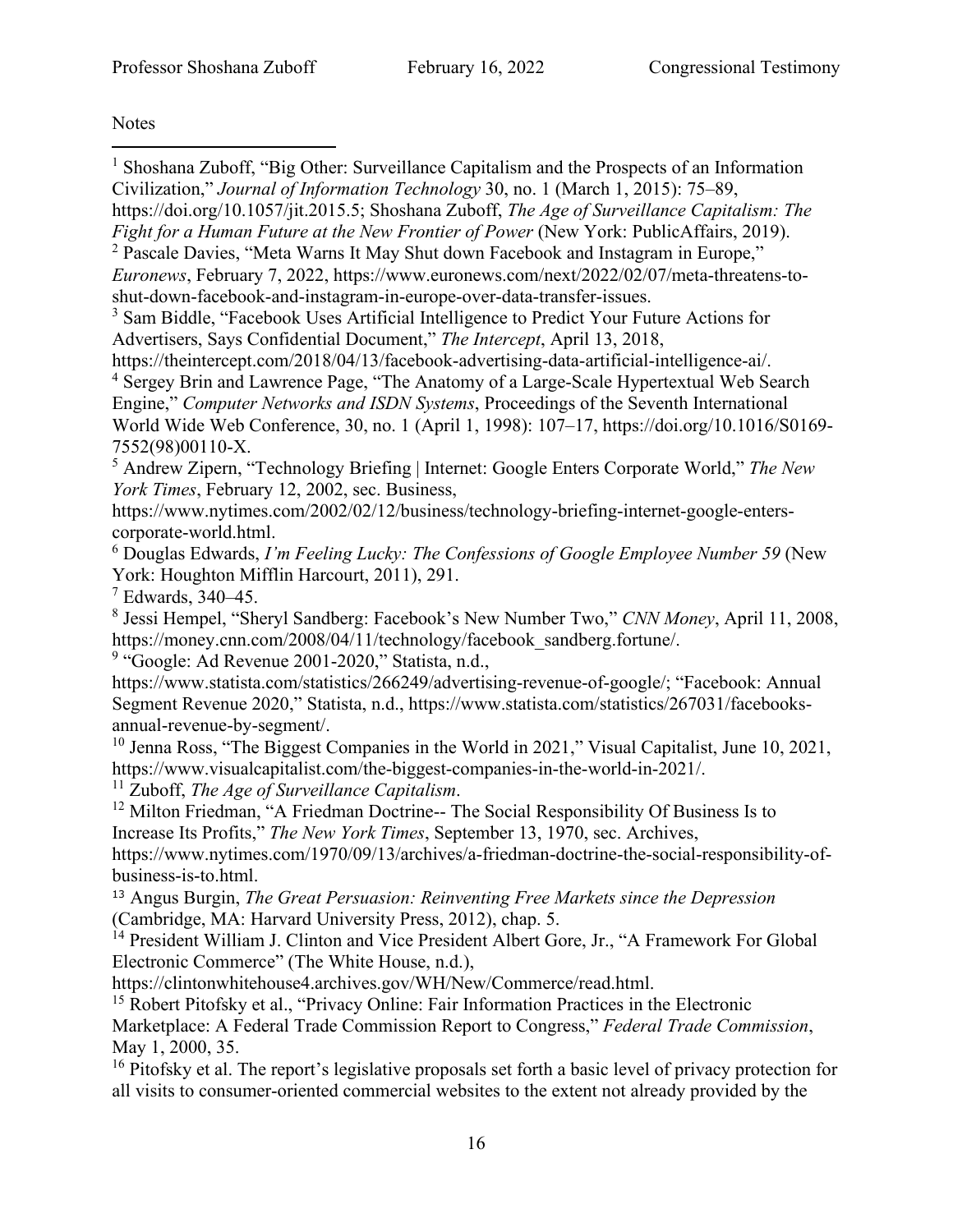Children's Online Privacy Protection Act (COPPA). Such legislation would set out the basic standards of practice governing the collection of information online and provide an implementing agency with the authority to promulgate more-detailed standards pursuant to the Administrative Procedure Act, including authority to enforce those standards. All consumeroriented commercial websites that collect personal identifying information from or about consumers online, to the extent not covered by the COPPA, would be required to comply with the four widely accepted fair information practices: (1) Notice. Websites would be required to provide consumers clear and conspicuous notice of their information practices, including what information they collect, how they collect it (e.g., directly or through nonobvious means such as cookies), how they use it, how they provide Choice, Access, and Security to consumers, whether they disclose the information collected to other entities, and whether other entities are collecting information through the site. (2) Choice. Websites would be required to offer consumers choices as to how their personal identifying information is used beyond the use for which the information was provided (e.g., to consummate a transaction). Such choice would encompass both internal secondary uses (such as marketing back to consumers) and external secondary uses (such as disclosing data to other entities). (3) Access. Websites would be required to offer consumers reasonable access to the information a website has collected about them, including a reasonable opportunity to review the information and to correct inaccuracies or delete information. (4) Security. Websites would be required to take reasonable steps to protect the security of the information they collect from consumers.

<span id="page-16-0"></span><sup>17</sup> Peter Swire, "The Second Wave of Global Privacy Protection: Symposium Introduction," *Ohio State Law Journal* 74, no. 6 (2013): 845, https://kb.osu.edu/handle/1811/71601. <sup>18</sup> Swire, 846.

<span id="page-16-2"></span><span id="page-16-1"></span><sup>19</sup> Paul M. Schwartz, "Systematic Government Access to Private-Sector Data in Germany," *International Data Privacy Law* 2, no. 4 (November 1, 2012): 230, 235,

https://doi.org/10.1093/idpl/ips026; W. Gregory Voss, "After Google Spain and Charlie Hebdo: The Continuing Evolution of European Union Data Privacy Law in a Time of Change," *Business Lawyer* 71, no. 1 (January 6, 2016), https://papers.ssrn.com/abstract=2711996; Mark Scott, "Europe, Shaken by Paris Attacks, Weighs Security With Privacy Rights - The New York Times," *New York Times - Bits Blog*, November 18, 2015,

https://web.archive.org/web/20151119015821/https://bits.blogs.nytimes.com/2015/11/18/europeshaken-by-paris-attacks-weighs-security-with-privacy-rights/; Frank A. Pasquale, "Privacy, Antitrust, and Power," *George Mason Law Review* 20, no. 4 (2013): 1009–24; Pasquale, 1009– 24; Alissa J. Rubin, "Lawmakers in France Move to Vastly Expand Surveillance," *The New York Times*, May 5, 2015, sec. World, https://www.nytimes.com/2015/05/06/world/europe/frenchlegislators-approve-sweeping-intelligence-bill.html; Georgina Prodhan and Michael Nienaber, "Merkel Urges Germans to Put aside Fear of Big Data," *Reuters*, June 9, 2015, sec. Technology News, https://www.reuters.com/article/us-germany-technology-merkelidUSKBN0OP2EM20150609.

<span id="page-16-3"></span><sup>20</sup> Jack Balkin, "The Constitution in the National Surveillance State," *Minnesota Law Review* 93, no. 1 (2008), https://openyls.law.yale.edu/handle/20.500.13051/1545.

<span id="page-16-4"></span><sup>21</sup> Mike McConnell, "Mike McConnell on How to Win the Cyber-War We're Losing," The *Washington Post*, February 28, 2010, http://www.washingtonpost.com/wpdyn/content/article/2010/02/25/AR2010022502493.html.

<span id="page-16-5"></span><sup>22</sup> "WARDEN, MARYLAND PENITENTIARY, Petitioner, v. Bennie Joe HAYDEN.," Cornell Law School - Legal Information Institute, n.d.,